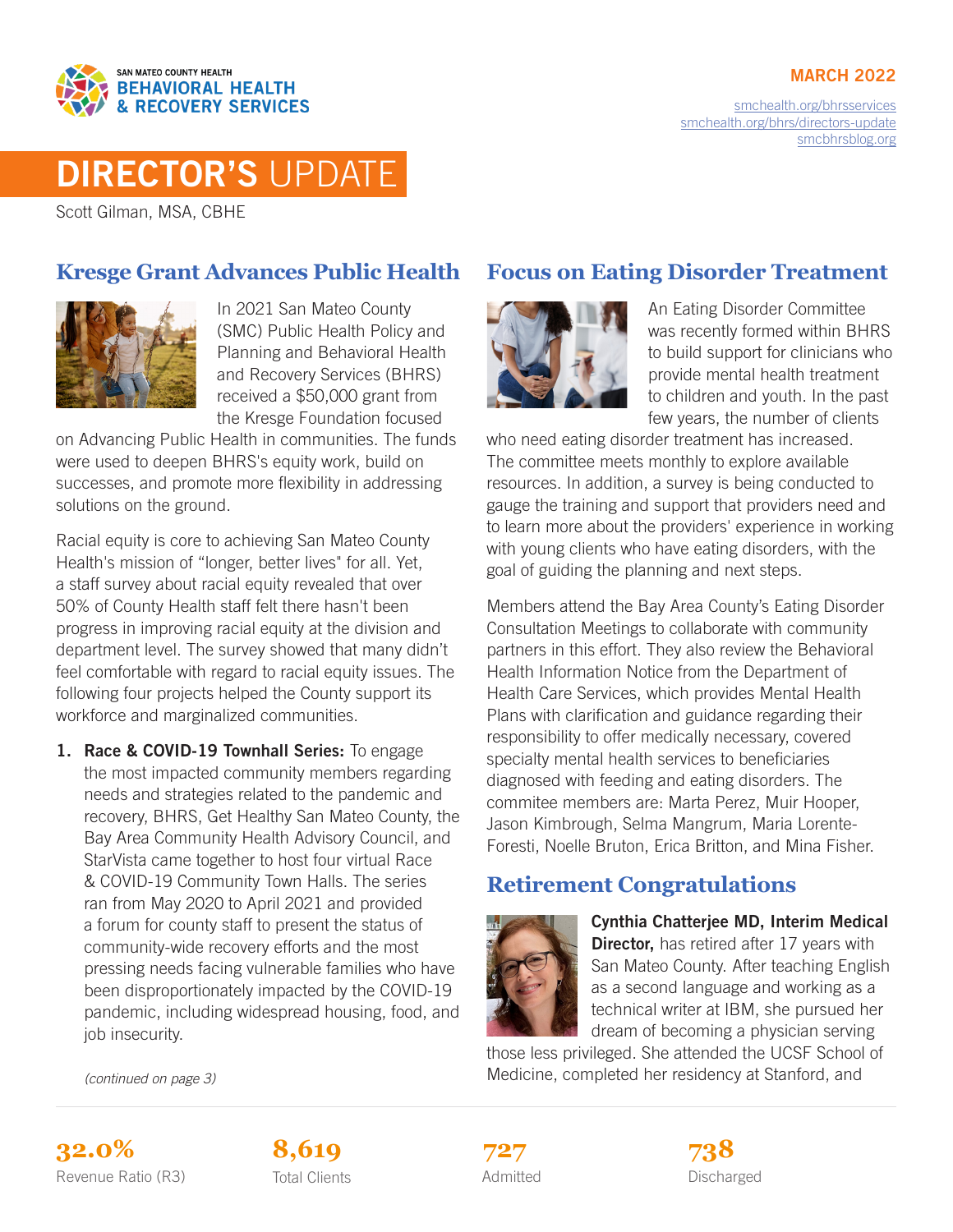worked briefly at Stanford Clinics and Kaiser Permanente, before starting her private practice. However, she missed working with the safety net population, so in 2005 she joined BHRS as a contractor for Partners for Safe and Healthy Children. This kindled her interest in working for the County, and in 2008 she joined the Primary Care Interface team as a staff psychiatrist. She then advanced her training and became board-certified in Addiction Medicine in 2014.

Dr. Chatterjee's work with the County's Integrated Medication Assisted Treatment (IMAT) program has been one of the most meaningful and rewarding experiences of her career. She also loved teaching BHRS psychiatry program residents, serving on the volunteer clinical faculty at Stanford and then UCSF, and conducting presentations and trainings on addiction and mental health both in and outside the county.

She has been very involved with the California Society of Addiction Medicine, planning conferences, presenting on the County's IMAT program, and chairing their 2020 State of the Art Conference. The pandemic began during the planning of the conference, requiring a quick pivot to a virtual platform. Meanwhile, she prepared for evacuation from the CZU wildfire and was promoted to the position of BHRS Deputy Medical Director. It was quite a year. Most recently, Dr. Chatterjee served as the BHRS Interim Medical Director.

"I am torn about leaving BHRS, where I realized my dream of practicing as a doctor for the underserved. I will miss my patients and County Health colleagues; however, my husband and I are thrilled to be moving to Chicago to be closer to our son, who also followed his dream of becoming a physician," said Cynthia.



Selma Mangrum, Clinical Services

**Manager II, Access Call Center & Outpatient** Utilization Management, retired in February after 37 years with the County. She began her career with San Mateo County in 1983 at the East Palo Alto BHRS Mental Health clinic as a Staff Clerk. Shortly thereafter,

she transferred to the Human Services Agency Child Welfare unit, where she was promoted to the position of Clerical Supervisor. With a degree in Health Education, and inspired by the work of Child Protective Services (CPS) social workers, she took a break from the County to attend graduate school and attain her master's in social work.

Selma returned to County service in 1987 as a Social Worker for the Human Services Agency and moved to CPS later that year. In 1990, she became licensed as an LCSW. She transferred back to the Mental Health Department in 1998 as a clinician at Hillcrest Juvenile Hall and Camp Glenwood Boys Ranch. Ten years later, she was promoted to program specialist, and the following year, to the supervising mental health clinician role for the South County Adult Mental Health Clinic. In 2013, Selma moved to her current role as the clinical services manager for the OASIS (Older Adult System Integrated Services) team and the Access Call Center.

In 2015, after a federal audit necessitated the call center's redesign, Selma was reassigned full time to the Access Call Center to work collaboratively with the Health Plan of San Mateo on implementing a managed care and utilization management program.

Selma has led the call center through numerous changes, including expanding operations from a basic call center to a centralized multi-team operation including the call center, utilization management, and a specialty mental health provider relations operation.

"It is with mixed emotions that I pass the baton to the next privileged person and move on to the next phase of my life. Saying goodbye after serving the community in so many different ways for almost 37 heartfelt years, feels like leaving a caring and loving home—very difficult yet at the same time, knowing the time has come to end this chapter. I love and value the work we all do to serve the community with heart and soul and will carry the warm memories and valuable relationships into the next chapter of my life," said Selma.



## **Advancing Diversity & Equity Work**

In December, BHRS submitted the 20/21 Cultural Competence Plan (CCP) required by the State of California Department of Health Care Services (DHCS). The plan reports on BHRS's continued development of the most culturally and linguistically competent programs and services to meet the needs of California's diverse racial, ethnic, and cultural communities. The plan reflects not only how BHRS continues to deepen these efforts in San Mateo County, but also how the organization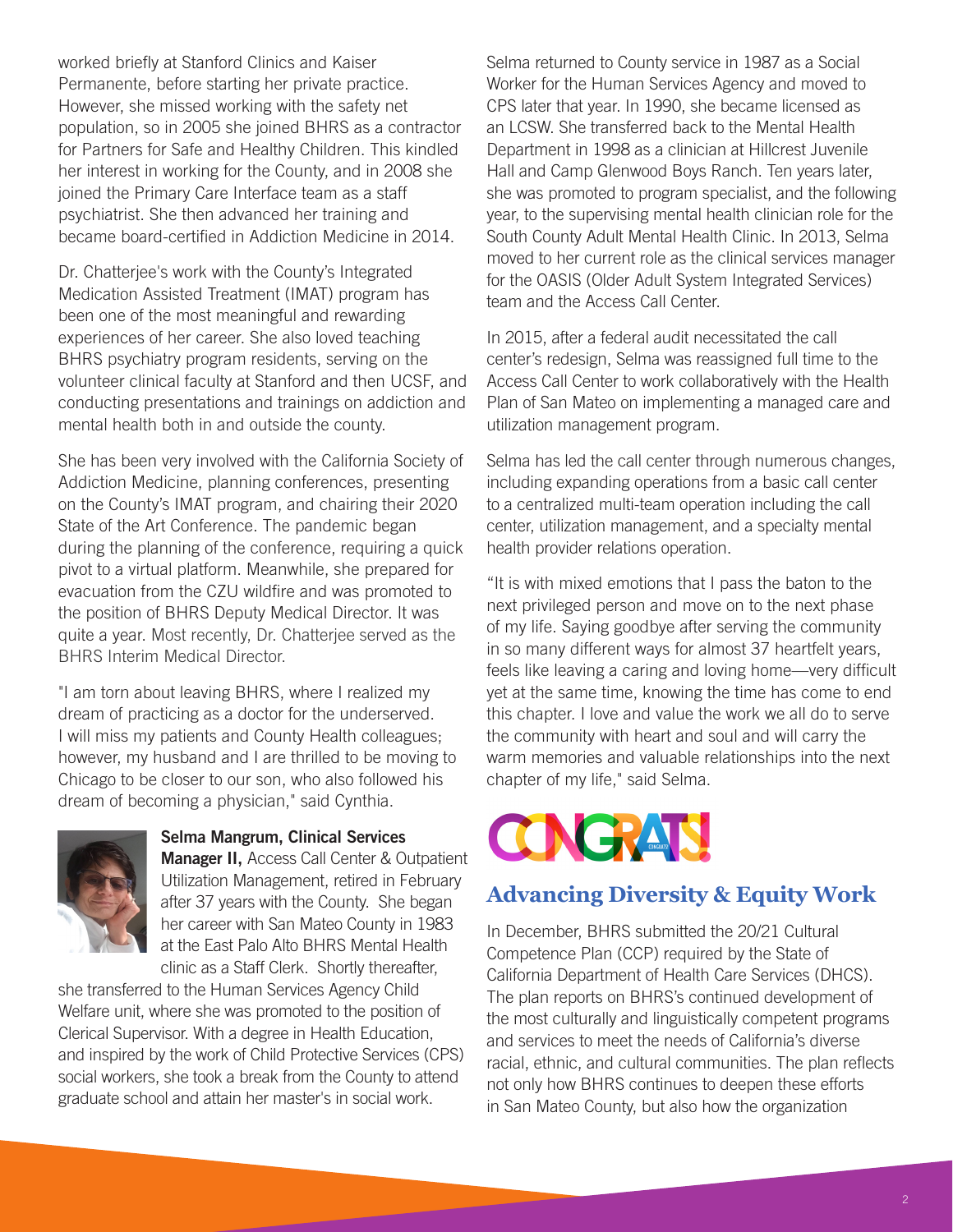has grown and adapted to support communities throughout the pandemic. The plan also provides an overview of BHRS's strategies and advancements to develop a culturally responsive and inclusive system of care, including 1) developing a workforce that prioritizes equity, cultural humility, and inclusion, 2) empowering individuals with lived experience, families, and community members, 3) fostering strategic and meaningful partnerships, and 4) influencing organizational level policies and system change (see the 20/21 cultural competence plan [here](https://www.smchealth.org/sites/main/files/file-attachments/final_smc_bhrs_ode_cultural_competency_plan_20_21_0.pdf?1642194682)).

#### Multicultural Organizational Development

BHRS continues to make progress in the workforce development area with its Multicultural Organizational Development (MCOD) action plan. This framework aims to advance equity, diversity, and principles of cultural humility and inclusion in the workplace. For 2022, [14](https://www.smchealth.org/sites/main/files/bhrs_multicultural_organizational_development_-_list_of_2022_subcommittees.pdf)  [new subcommittees](https://www.smchealth.org/sites/main/files/bhrs_multicultural_organizational_development_-_list_of_2022_subcommittees.pdf) were formed to support each activity in the plan. Each subcommittee is assigned an executive sponsor to oversee its progress and implementation.

Before beginning this work, BHRS conducted a survey to measure the current culture among its leadership staff. Since 2019, the leadership team has been surveyed annually to gain a better understanding of the organizational climate around MCOD. Below are the preliminary 2022 results for a couple of the questions, compared to previous years. The goal is to use this data to support the subcommittee work and begin engaging all BHRS staff in these efforts.







## **Kresge Grant Advance Public Health**

*(continued from page 1)*

Over 550 participants were engaged, providing avenues for community members to connect, share resources, serve the community, hear narratives of shared struggle and resolve, and support each other in building a "new normal" shaped in this journey toward resilience.

2. Trauma-Informed Training for County Staff and **Commuity Partners:** The first anniversary of the pandemic created an opportunity to reflect on the trauma that the crisis had triggered for everyone, both personally and professionally. The County's workforce/partners needed restorative opportunities to build on their wellness and resiliency. BHRS, the County Office of Education, Human Services Agency, First Five, the County Manager's Office, and San Mateo County Human Resources collaborated to develop "Workforce Wellness Month" in April 2021—a month-long series of speakers and activities focused on trauma and culturally-informed practices.

There were over 255 participants, including community service providers, frontline workers, supervisors/managers, and executive leadership and "Wellness Kits" were also distributed to BHRS staff.

- 3. Race Equity and Health Training for County Health Staff: Since 2016, County Health has been a member of the Government Alliance for Race and Equity (GARE), a national network of local and state governments working to achieve racial equity and advance opportunities for all. As part of its work to operationalize racial health equity, the multi-divisional Health GARE workgroup created a training to help normalize conversations about race and racism within the department. Eight sessions were conducted reaching over 600 County Health personnel.
- 4. Equity Through Arts Library Series: A webinar series was designed to hear voices and stories from communities of color through a partnership between the County Library, the SMC Chief Equity Officer, and the BHRS Office of Diversity and Equity. Four webinars were conducted with 350 participants and 220+ views on YouTube.